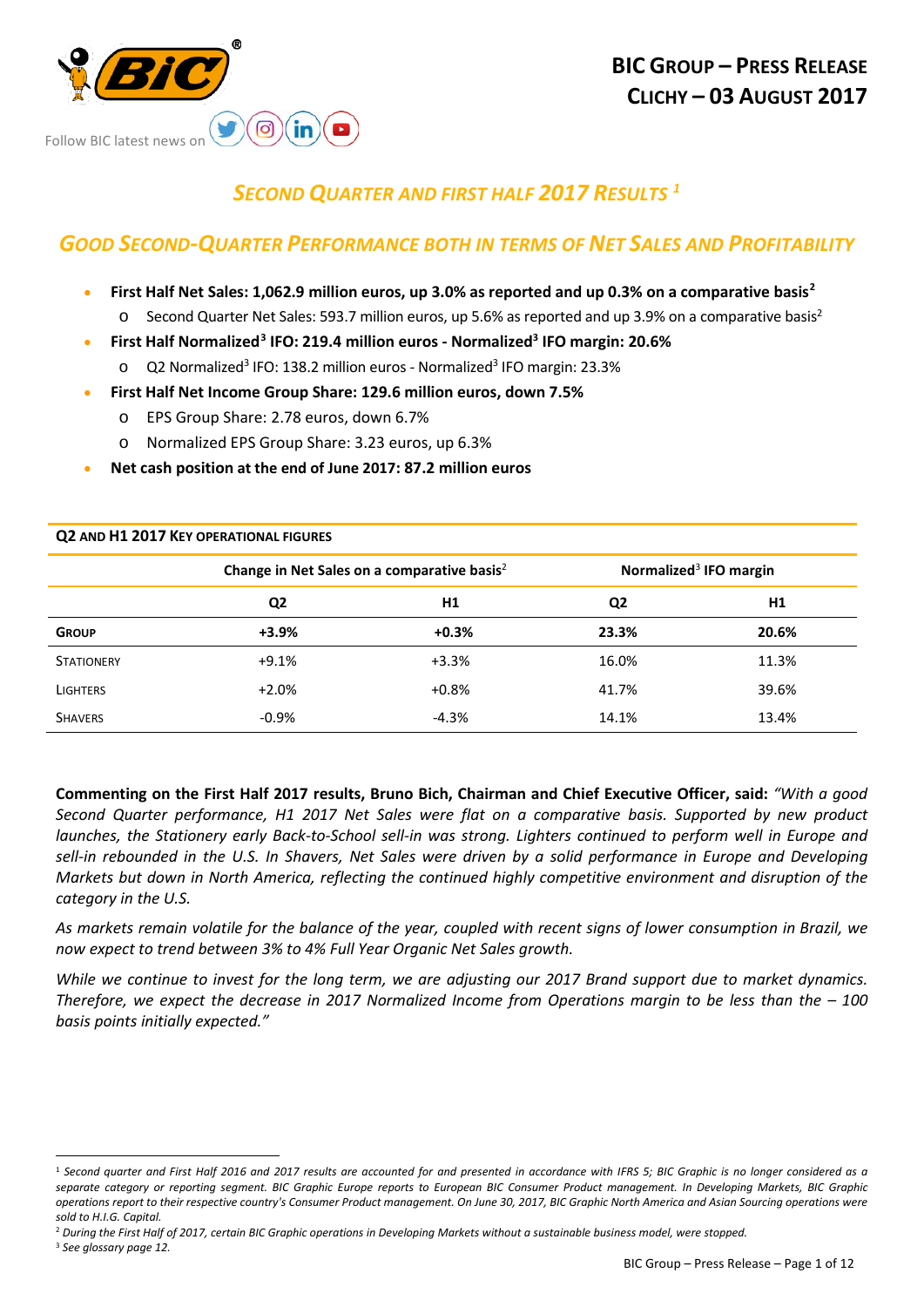| <b>KEY FIGURES</b> (in millions euros)                        |                        |                        |          | Q2 2017 vs. Q2 2016              |                           |                       |            |                | H1 2017 vs. H1 2016           |                           |
|---------------------------------------------------------------|------------------------|------------------------|----------|----------------------------------|---------------------------|-----------------------|------------|----------------|-------------------------------|---------------------------|
|                                                               | Q <sub>2</sub><br>2016 | Q <sub>2</sub><br>2017 | reported | As Constant<br>currency<br>basis | Compa-<br>rative<br>basis | H1<br>2016            | H1<br>2017 | As<br>reported | Constant<br>currency<br>basis | Compa-<br>rative<br>basis |
| <b>GROUP</b>                                                  |                        |                        |          |                                  |                           |                       |            |                |                               |                           |
| <b>Net Sales</b>                                              | 562.2                  | 593.7                  | $+5.6%$  | $+3.6%$                          |                           | +3.9% 1,031.5 1,062.9 |            | $+3.0%$        | $+0.1%$                       | $+0.3%$                   |
| <b>Gross Profit</b>                                           | 292.2                  | 304.5                  |          |                                  |                           | 529.0                 | 550.2      |                |                               |                           |
| <b>Income From Operations</b>                                 | 127.9                  | 120.6                  | $-5.7%$  |                                  |                           | 209.3                 | 194.9      | $-6.9%$        |                               |                           |
| <b>IFO</b> margin                                             | 22.7%                  | 20.3%                  |          |                                  |                           | 20.3%                 | 18.3%      |                |                               |                           |
| Normalized Income From Operations                             | 132.1                  | 138.2                  | $+4.6%$  |                                  |                           | 213.6                 | 219.4      | $+2.7%$        |                               |                           |
| Normalized IFO margin                                         | 23.5%                  | 23.3%                  |          |                                  |                           | 20.7%                 | 20.6%      |                |                               |                           |
| Normalized IFO margin excluding the<br>special employee bonus | 23.5%                  | 23.3%                  |          |                                  |                           | 21.6%                 | 20.6%      |                |                               |                           |
| Net Income Group Share                                        | 89.1                   | 79.9                   | $-10.3%$ |                                  |                           | 140.1                 | 129.6      | $-7.5%$        |                               |                           |
| Earnings Per Share Group Share (in euros)                     | 1.89                   | 1.71                   | $-9.5%$  |                                  |                           | 2.98                  | 2.78       | $-6.7%$        |                               |                           |
| <b>STATIONERY</b>                                             |                        |                        |          |                                  |                           |                       |            |                |                               |                           |
| <b>Net Sales</b>                                              | 241.1                  | 264.7                  | +9.8%    | $+8.3%$                          | $+9.1%$                   | 408.2                 | 428.1      | $+4.9%$        | $+2.8%$                       | $+3.3%$                   |
| <b>IFO</b>                                                    | 41.6                   | 36.2                   |          |                                  |                           | 50.2                  | 36.6       |                |                               |                           |
| <b>IFO</b> margin                                             | 17.3%                  | 13.7%                  |          |                                  |                           | 12.3%                 | 8.6%       |                |                               |                           |
| Normalized IFO margin                                         | 18.0%                  | 16.0%                  |          |                                  |                           | 12.7%                 | 11.3%      |                |                               |                           |
| Normalized IFO margin excluding the<br>special employee bonus | 18.0%                  | 16.0%                  |          |                                  |                           | 13.6%                 | 11.3%      |                |                               |                           |
| <b>LIGHTERS</b>                                               |                        |                        |          |                                  |                           |                       |            |                |                               |                           |
| <b>Net Sales</b>                                              | 177.2                  | 185.5                  | $+4.7%$  | $+2.0%$                          | $+2.0%$                   | 340.8                 | 356.9      | $+4.7%$        | $+0.8%$                       | $+0.8%$                   |
| <b>IFO</b>                                                    | 70.6                   | 77.3                   |          |                                  |                           | 132.7                 | 141.2      |                |                               |                           |
| <b>IFO</b> margin                                             | 39.8%                  | 41.7%                  |          |                                  |                           | 38.9%                 | 39.6%      |                |                               |                           |
| Normalized IFO margin                                         | 40.5%                  | 41.7%                  |          |                                  |                           | 39.3%                 | 39.6%      |                |                               |                           |
| Normalized IFO margin excluding the<br>special employee bonus |                        | 40.5% 41.7%            |          |                                  |                           | 40.0%                 | 39.6%      |                |                               |                           |
| <b>SHAVERS</b>                                                |                        |                        |          |                                  |                           |                       |            |                |                               |                           |
| <b>Net Sales</b>                                              | 120.1                  | 122.0                  | $+1.6%$  | $-0.9%$                          | $-0.9%$                   | 237.9                 | 236.4      | $-0.6%$        | -4.3%                         | $-4.3%$                   |
| <b>IFO</b>                                                    | 15.4                   | 17.2                   |          |                                  |                           | 28.0                  | 31.5       |                |                               |                           |
| <b>IFO</b> margin                                             | 12.8%                  | 14.1%                  |          |                                  |                           | 11.8%                 | 13.3%      |                |                               |                           |
| Normalized IFO margin                                         | 13.8%                  | 14.1%                  |          |                                  |                           | 12.3%                 | 13.4%      |                |                               |                           |
| Normalized IFO margin excluding the<br>special employee bonus |                        | 13.8% 14.1%            |          |                                  |                           | 13.3%                 | 13.4%      |                |                               |                           |
| <b>OTHER PRODUCTS</b>                                         |                        |                        |          |                                  |                           |                       |            |                |                               |                           |
| <b>Net Sales</b>                                              | 23.8                   | 21.4                   | $-10.2%$ | $-10.7%$                         | $-10.0%$                  | 44.6                  | 41.5       | $-6.9%$        | $-7.7%$                       | $-7.3%$                   |
| IFO                                                           | 0.3                    | $-10.1$                |          |                                  |                           | $-1.6$                | $-14.4$    |                |                               |                           |
| Normalized IFO                                                | 0.4                    | 1.3                    |          |                                  |                           | $-1.5$                | $-1.8$     |                |                               |                           |
| Normalized IFO excluding the special<br>employee bonus        | 0.4                    | 1.3                    |          |                                  |                           | $-1.3$                | $-1.8$     |                |                               |                           |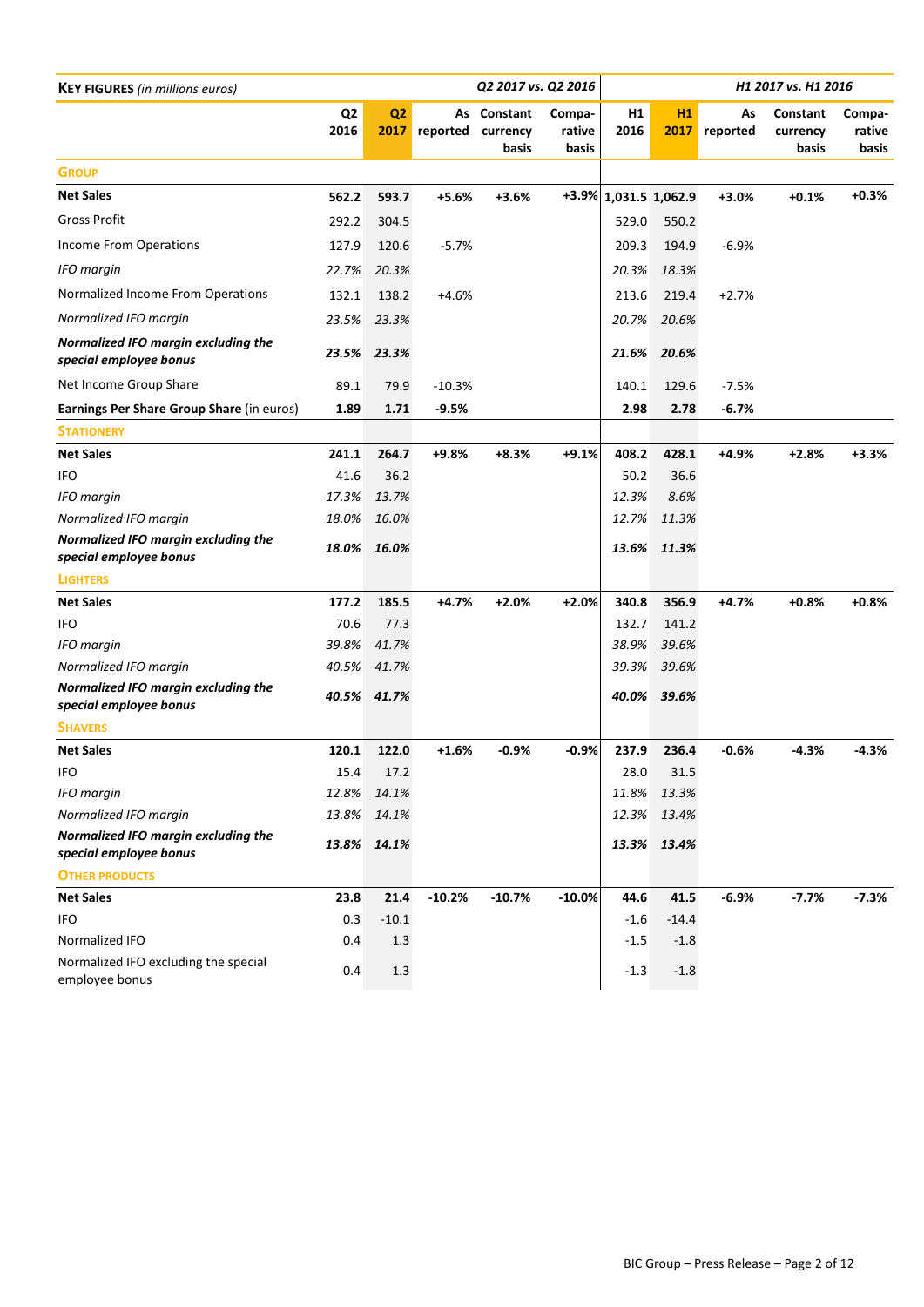## **GROUP OPERATIONAL TRENDS**

### **NET SALES**

H1 2017 Net Sales totaled 1,062.9 million euros, up 3.0% as reported and up 0.3% on a comparative basis. The favorable impact of currency fluctuations (+2.9%) was mainly due to the appreciation of the U.S. dollar and Brazilian real against the euro. Europe and Developing markets grew by 3.7% and 2.3%, respectively, while North America declined by 3.7% on a comparative basis.

**INCOME FROM OPERATIONS AND NORMALIZED INCOME FROM OPERATIONS**

**H1 2017 Gross Profit margin** was 51.8%, compared to 51.3% in H1 2016.

## **H1 2017 Normalized IFO** was 219.4 million euros.

| (in points) | <b>KEY COMPONENTS OF THE CHANGE IN NORMALIZED IFO MARGIN</b>                                                                                 | H1 2016<br>vs. H1<br>2015 <sup>4</sup> | Q1 2017<br>vs. Q1 2016 | Q <sub>2</sub> 2017<br>vs. Q2 2016 | H <sub>1</sub> 2017<br>vs. H1 2016 |
|-------------|----------------------------------------------------------------------------------------------------------------------------------------------|----------------------------------------|------------------------|------------------------------------|------------------------------------|
| $\bullet$   | Change in cost of production <sup>5</sup>                                                                                                    | $-0.1$                                 | $+0.8$                 | $-0.3$                             | $+0.3$                             |
| ۰           | Total Brand Support <sup>6</sup>                                                                                                             | $-0.8$                                 | $-0.8$                 | $+0.5$                             | $-0.1$                             |
|             | Of which, promotions and investments related to consumer and<br>$\circ$<br>business development support accounted for in Gross Profit Margin | $-0.1$                                 | $-0.1$                 | $-0.4$                             | $-0.3$                             |
|             | Of which, advertising, consumer and trade support<br>$\circ$                                                                                 | $-0.7$                                 | $-0.7$                 | $+0.9$                             | $+0.2$                             |
| $\bullet$   | <b>OPEX and other expenses</b>                                                                                                               | $-0.8$                                 | $-1.9$                 | $-0.4$                             | $-1.2$                             |
|             | Total change in Normalized IFO margin excluding the special employee bonus                                                                   | $-1.7$                                 | $-1.9$                 | $-0.2$                             | $-1.0$                             |
|             | Special employee bonus                                                                                                                       | $-1.1$                                 | $+1.9$                 |                                    | $+0.9$                             |
|             | Of which, impact on Gross Profit                                                                                                             | $-0.7$                                 | $+1.2$                 |                                    | $+0.5$                             |
| ۰           | Of which, impact on OPEX                                                                                                                     | $-0.4$                                 | $+0.7$                 |                                    | $+0.4$                             |
|             | <b>Total change in Normalized IFO margin</b>                                                                                                 | $-2.8$                                 | 0.0                    | $-0.2$                             | $-0.1$                             |

| <b>NON-RECURRING ITEMS</b>                                                                                 | Q <sub>1</sub>           |                  | Q <sub>2</sub> |       | H1    |       |
|------------------------------------------------------------------------------------------------------------|--------------------------|------------------|----------------|-------|-------|-------|
| (in million euros)                                                                                         | 2016                     | 2017             | 2016           | 2017  | 2016  | 2017  |
| <b>Income From Operations</b>                                                                              | 81.4                     | 74.3             | 127.9          | 120.6 | 209.3 | 194.9 |
| As % of Net Sales                                                                                          | 17.3%                    | 15.8%            | 22.7%          | 20.3% | 20.3% | 18.3% |
| Restructuring costs (related primarily to BIC Graphic Europe and<br>Developing Markets operations in 2017) | $\overline{\phantom{a}}$ | 7.0 <sub>l</sub> | 4.2            | 17.6  | 4.2   | 24.5  |
| <b>Normalized IFO</b>                                                                                      | 81.4                     | 81.3             | 132.1          | 138.2 | 213.6 | 219.4 |
| As % of Net Sales                                                                                          | 17.3%                    | 17.3%            | 23.5%          | 23.3% | 20.7% | 20.6% |
| Special employee bonus                                                                                     | 8.8                      |                  |                |       | 8.8   |       |
| Normalized IFO excluding the special employee bonus                                                        | 90.2                     | 81.3             | 132.1          | 138.2 | 222.3 | 219.4 |
| As % of Net Sales                                                                                          | 19.2 %                   | 17.3%            | 23.5%          | 23.3% | 21.6% | 20.6% |

# **NET INCOME AND EPS**

**Income before tax** fell back to 194.9 million euros, from 208.5 million euros in H1 2016. Net finance revenue was nil, compared to a negative 0.8 million euros in H1 2016. H1 2016 was negatively impacted by fair value adjustments to financial assets denominated in USD when compared to December 2015.

-

<span id="page-2-0"></span><sup>4</sup> *Non-restated from IFRS 5*

<span id="page-2-1"></span>*<sup>5</sup> Gross Profit margin excluding promotions and investments related to consumer and business development support.*

<span id="page-2-2"></span><sup>6</sup> *Total Brand Support: consumer and business development support + advertising, consumer and trade support.*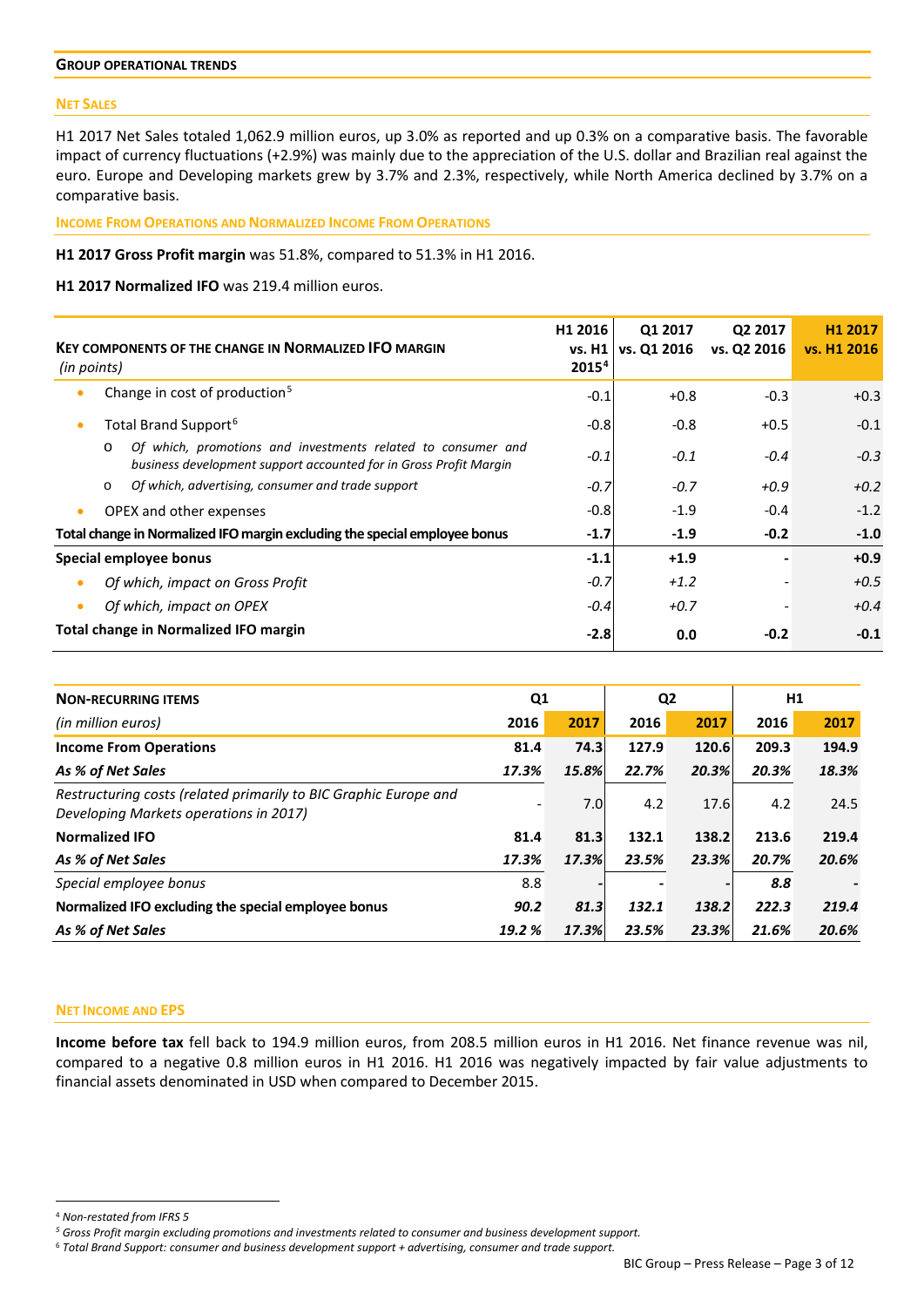**Net income Group Share** was 129.6 million euros, a 7.5% drop as reported. The effective tax rate was 30.0% excluding the impact of the sale of BIC Graphic North America and Asian Sourcing.

- Net Income From Continuing Operations was 136.3 million euros;
- Net Income From Discontinued Operations was a negative 6.7 million euros and included the net loss related to the sale of BIC Graphic North America and Asian Sourcing.

**EPS Group share** was 2.78 euros, compared to 2.98 euros in H1 2016, i.e. down by 6.7%. Normalized EPS Group share increased 6.3% to 3.23 euros, compared to 3.04 euros in H1 2016. EPS Group Share in Q2 2017 was 1.71 euros compared to 1.89 euros in Q2 2016, down by 9.5%.

## **NET CASH POSITION**

At the end of June 2017, the Group's net cash position stood at 87.2 million euros.

| <b>CHANGE IN NET CASH POSITION</b><br>(in million euros)                                        | 2016     | 2017     |
|-------------------------------------------------------------------------------------------------|----------|----------|
| <b>NET CASH POSITION (BEGINNING OF PERIOD - DECEMBER)</b>                                       | 448.0    | 222.2    |
| Net cash from operating activities<br>۰                                                         | $+61.6$  | $+77.0$  |
| Of which operating cash flow<br>$\circ$                                                         | $+196.1$ | $+198.1$ |
| Of which change in working capital and others<br>$\circ$                                        | $-134.5$ | $-121.1$ |
| <b>CAPEX</b><br>$\bullet$                                                                       | $-74.4$  | $-74.7$  |
| Dividend payment                                                                                | $-277.0$ | $-161.0$ |
| Share buyback program                                                                           | $-60.7$  | $-18.0$  |
| Net cash from the exercise of stock options and the liquidity<br>contract                       | $+0.8$   | $+0.6$   |
| Proceeds from sale of BIC Graphic North America and Asian<br>$\bullet$<br>Sourcing <sup>7</sup> |          | $+55.7$  |
| <b>Others</b><br>٠                                                                              | $-0.1$   | $-14.6$  |
| <b>NET CASH POSITION (END OF PERIOD - JUNE)</b>                                                 | 98.2     | 87.2     |

Net cash from operating activities was +77.0 million euros, including +198.1 million euros in operating cash flow. The negative change in working capital and other items of 121.1 million euros was mainly related to the seasonality of trade receivables. Net cash was also impacted by investments in CAPEX as well as the dividend payments and share buybacks. Net cash was positively impacted by the proceeds from the sale of BIC Graphic North America and Sourcing Asia.

### **SHAREHOLDERS' REMUNERATION**

- Ordinary dividend of 3.45 euros per share paid in May 2017.
- 18.0 million euros in share buy-backs at the end of June 2017 (160,577 shares purchased at an average price of 111.98 euros).

<span id="page-3-0"></span><sup>&</sup>lt;u>.</u> *<sup>7</sup> Excluding 8.8 million euros of subordinated loan.*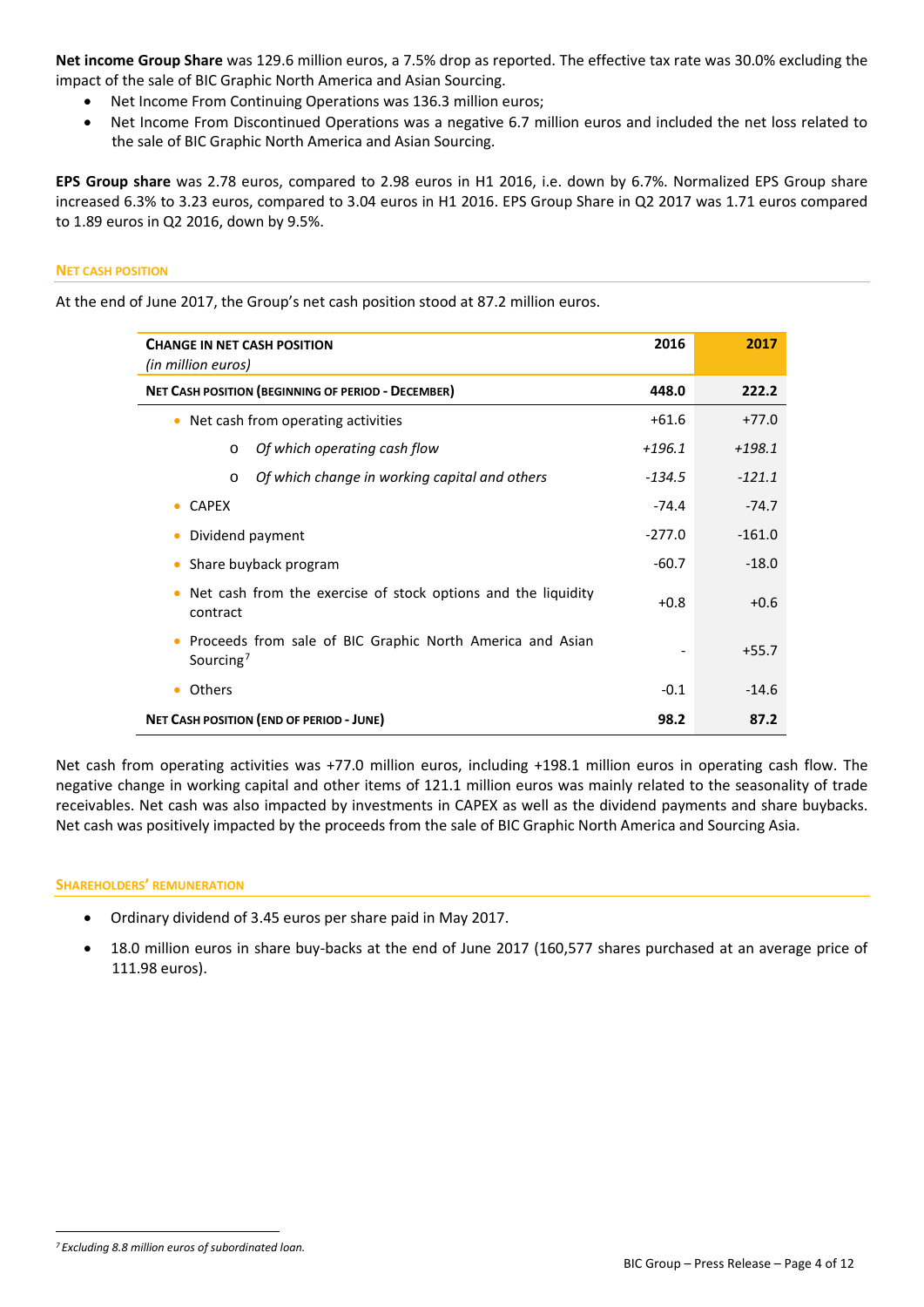### **STATIONERY**

**Stationery H1 2017 Net Sales increased by 4.9% as reported and by 3.3% on a comparative basis. Second quarter 2017 Net Sales were up 9.8% as reported and up 9.1% on a comparative basis.**

#### **Developed markets**

- In **Europe**, Net Sales grew mid-single digit thanks to a good Back-to-School sell-in in both Western and Eastern Europe. We recorded strong initial sell-in for our new products, most notably the BIC® Gelocity Illusion erasable gel pen, the BIC® Intensity Writing Felt pen and the BIC® 4-color 3+1 pen.
- In **North America**, Net Sales grew low-single digit. In a slightly declining market (YTD June 2017), we reinforced our leadership in Ball Pens, Mechanical Pencils and Correction products. We also benefited from the success of new products: BIC® Gelocity Quick Dry and BIC® Velocity Max Mechanical Pencil.

### **Developing Markets**

H1 2017 Net Sales grew low-single-digit with a strong second quarter.

- In **Latin America**, we grew low-single digit. In Brazil, we continued to gain market share thanks to both core and new products (BIC® Cristal Fashion and BIC® Cristal Up) as well as distribution gains. Mexico registered positive growth on the back of a successful back-to-school sell-in across the entire range driven by our core products, including BIC® Cristal and the BIC® Evolution® coloring range.
- In the **Middle-East and Africa**, sales increased double-digit with growth across all regions. South Africa back-toschool was solid, with significant market share gains. In North-West Africa, our Proximity strategy helped us to gain distribution with a broader range of products.
- **Cello Pens** Domestic Sales grew mid-single digit, thanks to our Champion brands strategy with successful new product launches in the ButterflowTM and GelTech ranges. We also benefited from targeted brand support investments.

**H1 2017 Normalized IFO margin for Stationery was 11.3%,** compared to 12.7% in H1 2016 (13.6% excluding the impact of the special employee bonus). This decline is mainly due to the reinforcement of our brand support investment plan, particularly in developing markets, and the increase in OPEX. **Q2 2017 Normalized IFO margin was 16.0%,** compared to 18.0% in Q2 2016, due to higher operating expenses.

#### **LIGHTERS**

# **H1 2017 Net Sales of Lighters increased by 4.7% as reported and by 0.8% on a constant currency basis. Second quarter 2017 Net Sales were up 4.7% as reported and up 2.0% on a constant currency basis.**

### **Developed Markets**

**Europe** delivered mid-single-digit growth in Net Sales, driven by good performance in both Western and Eastern Europe. **North American** Net Sales were stable. We gained market share in the U.S..

## **Developing Markets**

In H1 2017, Net Sales declined at a low single-digit rate, with a good performance in Mexico, in the Middle-East and in Africa.

**H1 2017 Normalized IFO margin for Lighters was 39.6%,** compared to 39.3% in H1 2016 (40.0% excluding the impact of the special employee bonus), due to lower Gross Profit. The increase in operating expenses was more than offset by lower Brand Support investment. **Q2 2017 Normalized IFO margin was 41.7%,** compared to 40.5% in Q2 2016, due to lower Brand Support investment compared to Q2 2016.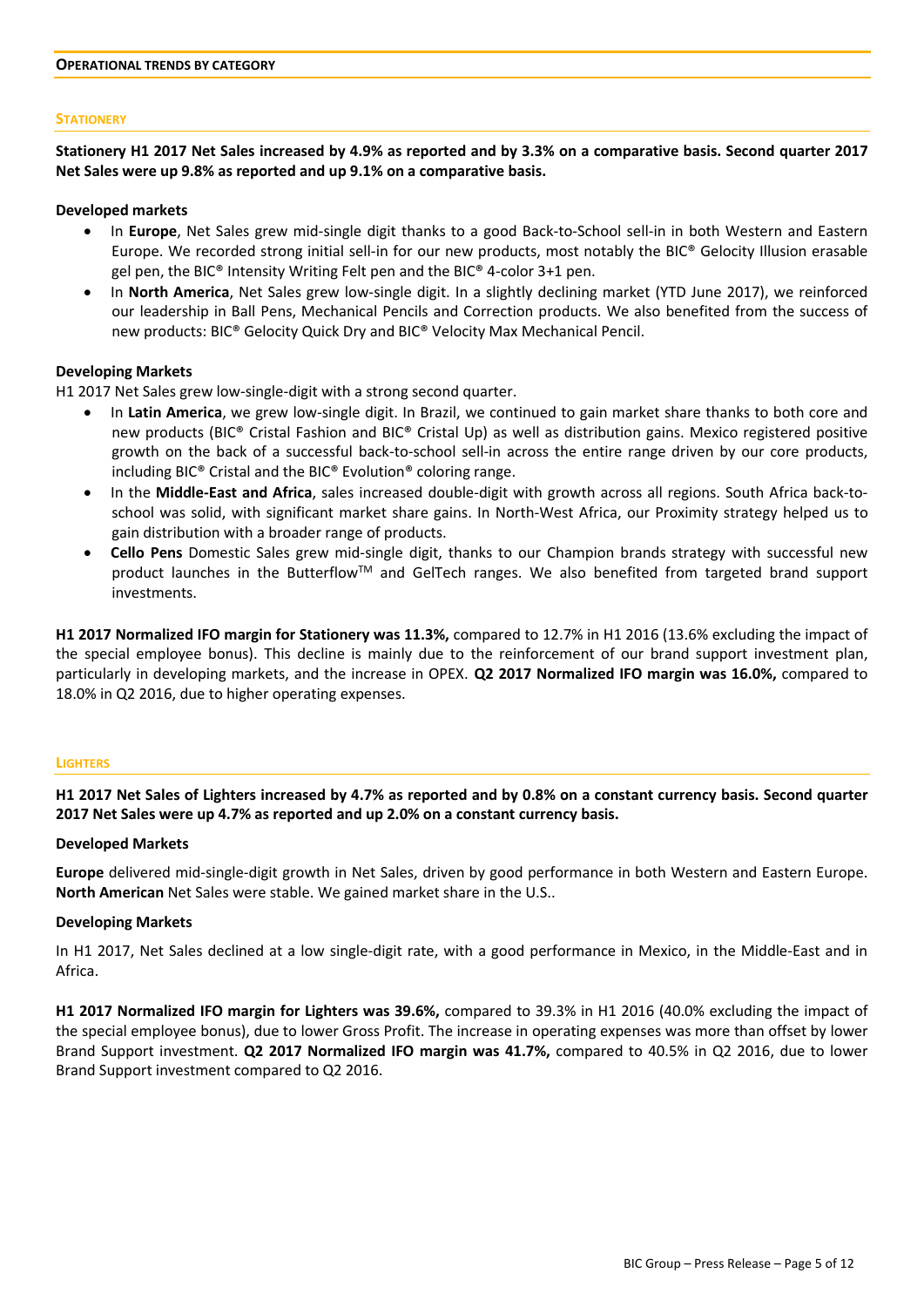# **H1 2017 Net Sales of Shaver's decreased by 0.6% as reported, and by 4.3% on a constant currency basis. Second quarter 2017 Net Sales grew by 1.6% as reported but decreased by 0.9% on a constant currency basis.**

# **Developed Markets**

- In **Europe**, Net Sales increased mid-single-digit, with high-single digit performance in Q2 2017. The solid growth in Eastern Europe was driven by the success of both core and value-added products such as the BIC® 3, the BIC® Flex 3 Hybrid and the BIC® Miss Soleil® shavers.
- In **North America**, Net Sales declined double-digit, with an improved trend in the second quarter compared to the first quarter. At the end of June 2017, the total U.S. wet shave market $8$  declined by 9.5% (-4.5% for the one-piece segment). Continued disruption in the refillable segment has led to increased competitive activity and unprecedented levels of pricing and promotional pressure in the one-piece segment, in addition to increased activity from Private labels. BIC's market share in the one-piece segment was 26.9% at end-June, representing a 2.1-point drop on our 29.0% record market share achieved in H1 2016. Focusing on our value/performance positioning, we continued to gain market share in the 5-blade men's one-piece segment, thanks notably to the launch of the BIC® Hybrid 5 shaver: we achieved a market share of 34.8%<sup>8</sup>, in H1 2017, up 6.4 points on H1 2016.

# **Developing Markets**

In H1 2017 the increase in Net Sales grew mid-single-digit.

- In **Latin America**, we recorded high-single digit growth in Net Sales with all product ranges contributing, especially the BIC® Flex 3 shaver and the BIC® Soleil® range.
- In the **Middle-East and Africa**, Net Sales were stable thanks to a strong Q2 (orders shifted from Q1 to Q2).

**H1 2017 Normalized IFO margin for Shaver's was 13.4%** compared to 12.3% in H1 2016 (13.3% excluding the impact of the special employee bonus). The margin change mainly reflected the decline in North American Net Sales and higher operating expenses (including continued investments in R&D), which were offset by lower cost of production and Brand Support compared to H1 2016. **Q2 2017 Normalized IFO margin was 14.1%,** compared to 13.8% in Q2 2016 as a result of the same impacts as those described previously.

# **OTHER PRODUCTS**

**H1 2017 Net Sales of Other Products decreased by 6.9% as reported and by -7.3% on a comparative basis.** 

BIC Sport posted a mid-single-digit decrease in its Net Sales on a comparative basis.

**H1 2017 Normalized IFO for Other Products was a negative 1.8 million euros**, compared to a negative 1.5 million euros in H1 2016. **Q2 2017 Normalized IFO for Other Products was a positive 1.3 million euros**, compared with a positive 0.4 million euros in Q2 2016.

# **FULL YEAR 2017 OUTLOOK**

<u>.</u>

As markets remain volatile for the balance of the year, coupled with recent signs of lower consumption in Brazil, we now expect to trend between 3% to 4% Full Year Organic Net Sales growth.

While we continue to invest for the long term, we are adjusting our 2017 Brand support due to market dynamics. Therefore, we expect the decrease in 2017 Normalized Income from Operations margin to be less than the  $-100$ basis points initially expected.

<span id="page-5-0"></span>*<sup>8</sup> Source: IRI total market YTD ending 02-JULY-2017 – in value terms*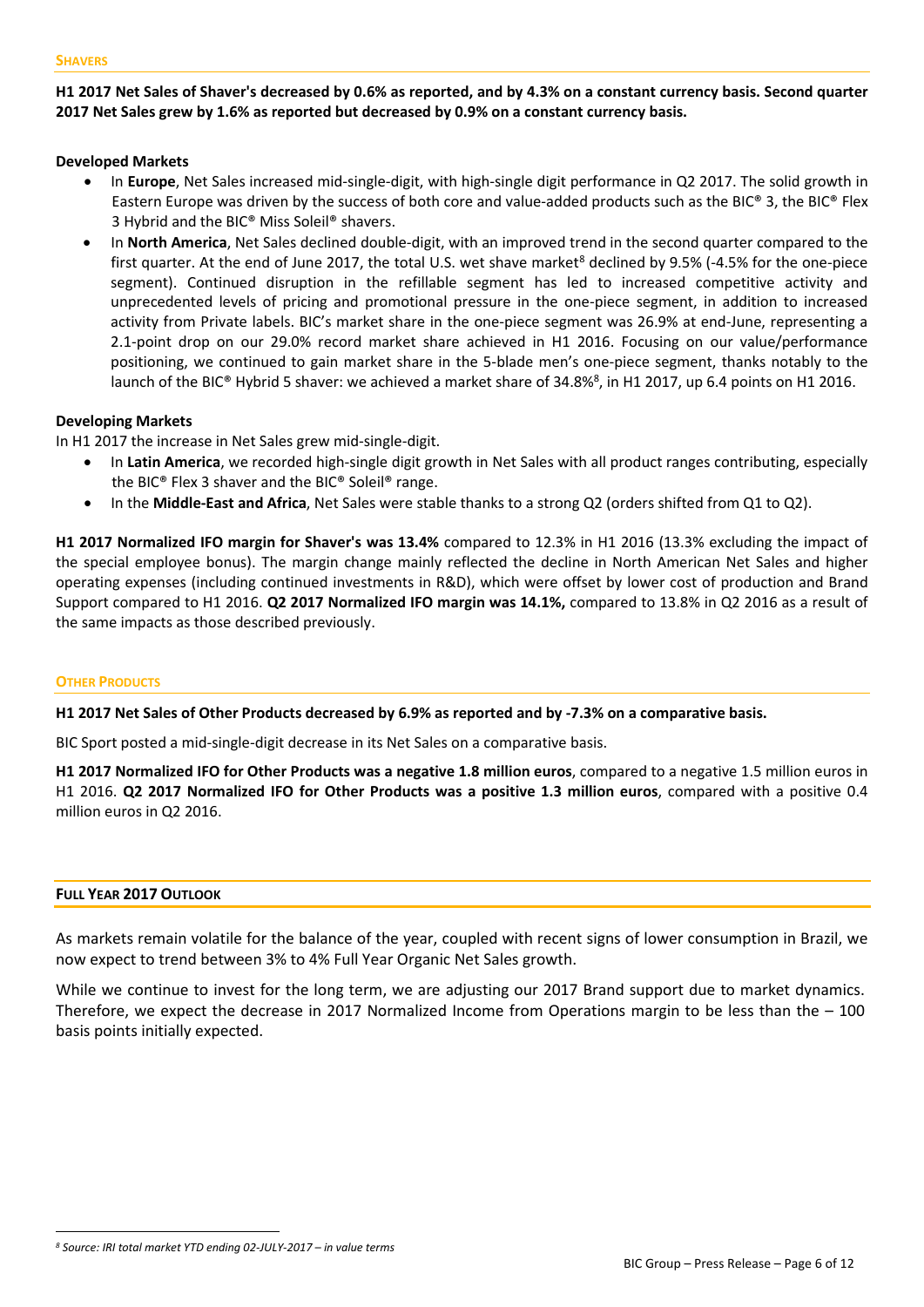### **BIC GRAPHIC**

BIC Group announced on June 30, 2017 that following the Asset and Share Purchase Agreement signed on June 6, 2017, BIC Graphic North America and Asian Sourcing operations had been sold to H.I.G. Capital.

BIC Graphic North America and Asian Sourcing Assets and Liabilities have been accounted for as "Non-Current Assets Held For Sale" and "Discontinued Operations" since 31 December 2016, in accordance with IFRS  $5^9$  $5^9$ .

<span id="page-6-0"></span><sup>&</sup>lt;u>.</u> *<sup>9</sup> Please refer to BIC Q1 2017 press release issued on April 26, 2017.*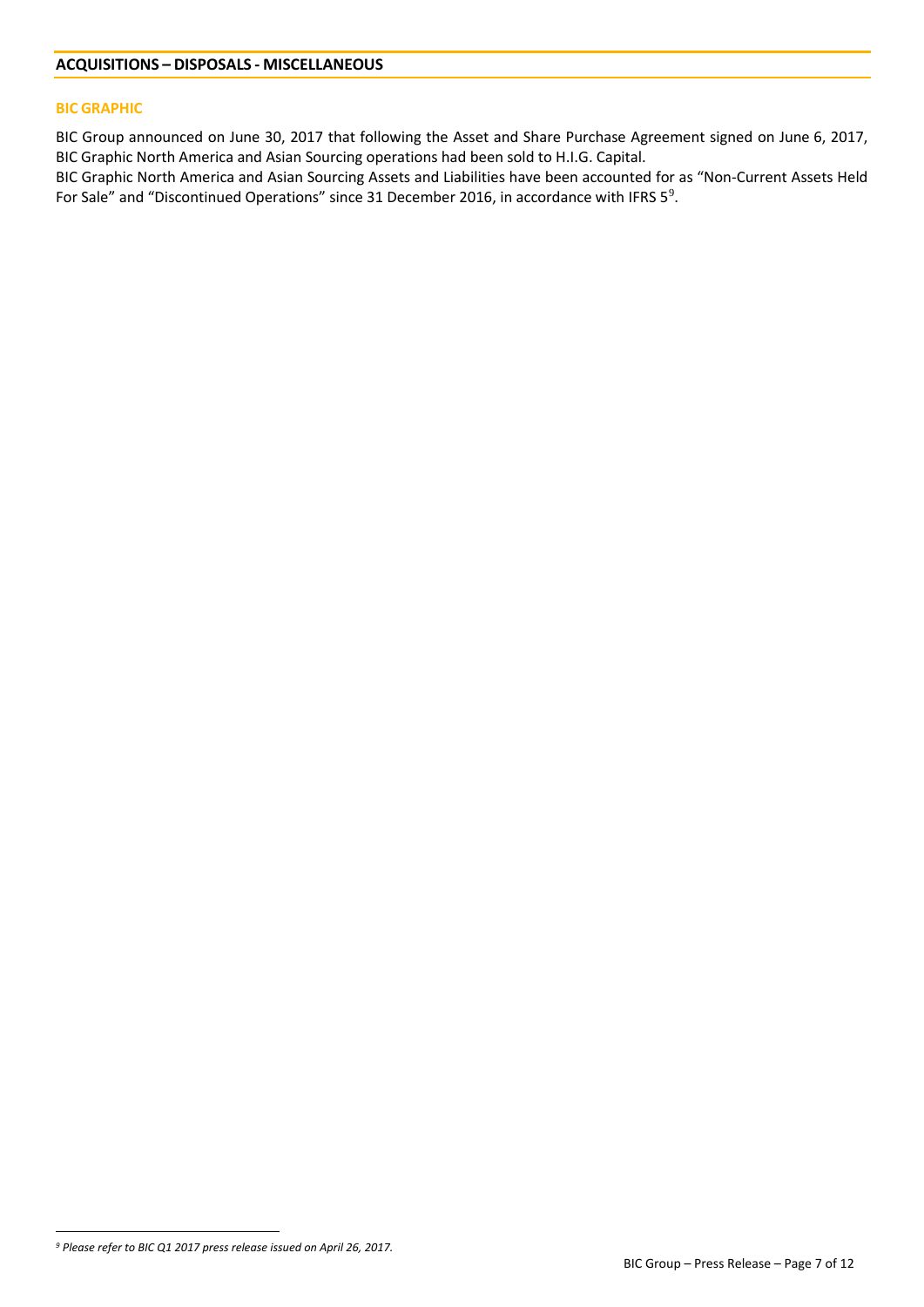| <b>BIC GROUP NET SALES BY GEOGRAPHY</b><br>(in million euros) |         |         |                | Q2 2017 vs. Q2 2016         | H1 2017 vs. H1 2016 |         |                |                      |
|---------------------------------------------------------------|---------|---------|----------------|-----------------------------|---------------------|---------|----------------|----------------------|
|                                                               | Q2 2016 | Q2 2017 | As<br>reported | Comparative<br><b>basis</b> | H1 2016             | H1 2017 | As<br>reported | Comparative<br>basis |
| <b>GROUP</b>                                                  |         |         |                |                             |                     |         |                |                      |
| <b>Net Sales</b>                                              | 562.2   | 593.7   | $+5.6%$        | $+3.9%$                     | 1,031.5             | 1,062.9 | $+3.0%$        | $+0.3%$              |
| <b>EUROPE</b>                                                 |         |         |                |                             |                     |         |                |                      |
| <b>Net Sales</b>                                              | 170.0   | 177.5   | $+4.4%$        | $+4.8%$                     | 296.5               | 307.1   | $+3.5%$        | $+3.7%$              |
| <b>NORTH AMERICA</b>                                          |         |         |                |                             |                     |         |                |                      |
| <b>Net Sales</b>                                              | 236.4   | 242.1   | $+2.4%$        | $+0.7%$                     | 424.4               | 419.7   | $-1.1%$        | $-3.7%$              |
| <b>DEVELOPING MARKETS</b>                                     |         |         |                |                             |                     |         |                |                      |
| <b>Net Sales</b>                                              | 155.8   | 174.0   | $+11.7%$       | $+7.9%$                     | 310.6               | 336.1   | $+8.2%$        | $+2.3%$              |

| <b>IMPACT OF CHANGE IN PERIMETER AND</b><br><b>CURRENCY FLUCTUATIONS ON NET SALES</b><br>(in %) | Q2 2016  | Q2 2017  | H1 2016 | H1 2017 |
|-------------------------------------------------------------------------------------------------|----------|----------|---------|---------|
| Perimeter                                                                                       |          | $-0.3$   |         | $-0.2$  |
| <b>Currencies</b>                                                                               | $-5.3%$  | $+2.0%$  | $-5.5%$ | $+2.9%$ |
| Of which USD                                                                                    | -1.0%    | $+0.8%$  | $-0.1%$ | $+1.1%$ |
| Of which BRL                                                                                    | $-1.0\%$ | $+0.8%$  | $-1.7%$ | $+1.4%$ |
| Of which ARS                                                                                    | $-0.6%$  | $-0.1%$  | $-1.1%$ | $-0.1%$ |
| Of which INR                                                                                    | $-0.2\%$ | $+0.2%$  | $-0.2%$ | $+0.2%$ |
| Of which MXN                                                                                    | $-1.1\%$ | $+0.0\%$ | $-1.0%$ | $-0.2%$ |
| Of which RUB and UAH                                                                            | $-0.3%$  | $+0.2%$  | $-0.3%$ | $+0.2%$ |

| <b>IFO AND NORMALIZED IFO BY CATEGORY</b> | Q2 2016 | Q2 2017 | H1 2016 | H <sub>1</sub> 2017 |
|-------------------------------------------|---------|---------|---------|---------------------|
| (in million euros)                        |         |         |         |                     |
| <b>GROUP</b>                              |         |         |         |                     |
| Income From Operations                    | 127.9   | 120.6   | 209.3   | 194.9               |
| Normalized Income From operations         | 132.1   | 138.2   | 213.6   | 219.4               |
| <b>STATIONERY</b>                         |         |         |         |                     |
| Income From Operations                    | 41.6    | 36.2    | 50.2    | 36.6                |
| Normalized Income From operations         | 43.4    | 42.3    | 52.0    | 48.2                |
| <b>LIGHTERS</b>                           |         |         |         |                     |
| Income From Operations                    | 70.6    | 77.3    | 132.7   | 141.2               |
| Normalized Income From operations         | 71.7    | 77.3    | 133.9   | 141.4               |
| <b>SHAVERS</b>                            |         |         |         |                     |
| Income From Operations                    | 15.4    | 17.2    | 28.0    | 31.5                |
| Normalized Income From operations         | 16.6    | 17.2    | 29.2    | 31.7                |
| <b>OTHER PRODUCTS</b>                     |         |         |         |                     |
| Income From Operations                    | 0.3     | $-10.1$ | $-1.6$  | $-14.4$             |
| Normalized Income From operations         | 0.4     | 1.3     | $-1.5$  | $-1.8$              |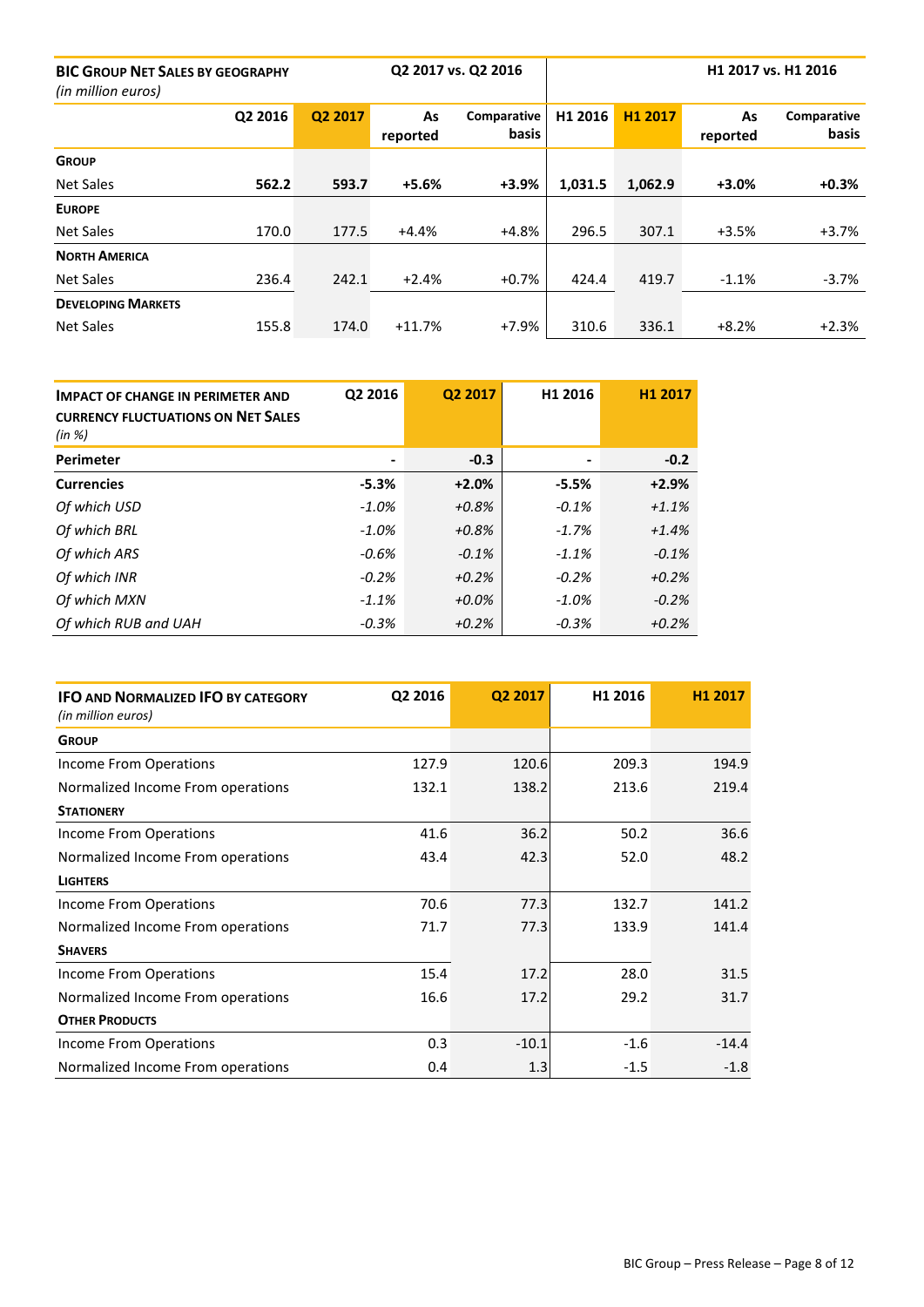| <b>CONDENSED PROFIT AND LOSS ACCOUNT</b><br>(in million euros)      |            |            |          | Q2 2017 vs. Q2 2016     |            |            |                | H1 2017 vs. H1 2016         |
|---------------------------------------------------------------------|------------|------------|----------|-------------------------|------------|------------|----------------|-----------------------------|
|                                                                     | Q2 2016    | Q2 2017    | reported | As Comparative<br>basis | H1 2016    | H1 2017    | As<br>reported | Comparative<br><b>basis</b> |
| <b>Net sales</b>                                                    | 562.2      | 593.7      | $+5.6%$  | $+3.9%$                 | 1,031.5    | 1,062.9    | $+3.0%$        | $+0.3%$                     |
| Cost of goods                                                       | 270.0      | 289.2      |          |                         | 502.5      | 512.7      |                |                             |
| <b>Gross Profit</b>                                                 | 292.2      | 304.5      | $+4.2%$  |                         | 529.0      | 550.2      | +4.0%          |                             |
| Administrative & other operating<br>expenses                        | 164.3      | 183.9      |          |                         | 319.7      | 355.3      |                |                             |
| Income from operations                                              | 127.9      | 120.6      | $-5.7%$  |                         | 209.3      | 194.9      | $-6.9%$        |                             |
| Finance revenue/costs                                               | 1.2        | $-0.8$     |          |                         | $-0.8$     | 0.0        |                |                             |
| Income before tax                                                   | 129.1      | 119.9      | $-7.2%$  |                         | 208.5      | 194.9      | $-6.6%$        |                             |
| Income tax expense                                                  | $-38.8$    | $-36.0$    |          |                         | $-62.6$    | $-58.5$    |                |                             |
| Net Income From Continuing<br>Operations                            | 90.3       | 83.8       |          |                         | 145.9      | 136.3      |                |                             |
| Net Income From Discontinued<br>Operations                          | $-1.3$     | $-3.9$     |          |                         | $-5.8$     | $-6.7$     |                |                             |
| <b>NET INCOME GROUP SHARE</b>                                       | 89.1       | 79.9       | $-10.3%$ |                         | 140.1      | 129.6      | $-7.5%$        |                             |
| Earnings Per Share From<br>Continuing Operations (in euros)         | 1.92       | 1.80       |          |                         | 3.10       | 2.92       |                |                             |
| Earnings Per Share From<br>Discontinued Operations (in<br>euros)    | $-0.03$    | $-0.09$    |          |                         | $-0.12$    | $-0.14$    |                |                             |
| Earnings per share Group share<br>(in euros)                        | 1.89       | 1.71       | $-9.5%$  |                         | 2.98       | 2.78       | $-6.7%$        |                             |
| Average number of shares<br>outstanding (net of treasury<br>shares) | 47,029,831 | 46,683,913 |          |                         | 47,029,831 | 46,683,913 |                |                             |

| <b>CONDENSED BALANCE SHEET</b><br>(in million euros)      | December 31,<br>2016 | <b>June 30,</b><br>2017 |
|-----------------------------------------------------------|----------------------|-------------------------|
| <b>ASSETS</b>                                             |                      |                         |
| Property, plant & equipment                               | 564.4                | 586.5                   |
| Investment properties                                     | 2.1                  | 1.9                     |
| Goodwill and intangible assets                            | 372.7                | 359.1                   |
| Other non-current assets                                  | 204.2                | 233.1                   |
| <b>Non-current assets</b>                                 | 1,143.4              | 1.180.6                 |
| Inventories                                               | 468.1                | 469.6                   |
| Trade and other receivables                               | 483.1                | 614.9                   |
| Other current assets                                      | 51.5                 | 37.4                    |
| Other current financial assets and derivative instruments | 31.1                 | 12.6                    |
| Cash and cash equivalents                                 | 243.8                | 291.2                   |
| <b>Current assets</b>                                     | 1,277.6              | 1,425.7                 |
| <b>Assets Held For Sale</b>                               | 152.7                |                         |
| <b>TOTAL ASSETS</b>                                       | 2,573.7              | 2,606.3                 |
| <b>LIABILITIES &amp; SHAREHOLDERS' EQUITY</b>             |                      |                         |
| Shareholders' equity                                      | 1,792.6              | 1,708.9                 |
| Non-current borrowings                                    | 1.4                  | 0.2                     |
| Other non-current liabilities                             | 297.8                | 271.7                   |
| <b>Non-current liabilities</b>                            | 299.2                | 271.9                   |
| Trade and other payables                                  | 118.7                | 136.8                   |
| Current borrowings                                        | 49.6                 | 208.5                   |
| Other current liabilities                                 | 261.3                | 280.2                   |
| <b>Current liabilities</b>                                | 429.6                | 625.5                   |
| <b>Liabilities Held For Sale</b>                          | 52.3                 |                         |
| TOTAL LIABILITIES & SHAREHOLDERS' EQUITY                  | 2,573.7              | 2,606.3                 |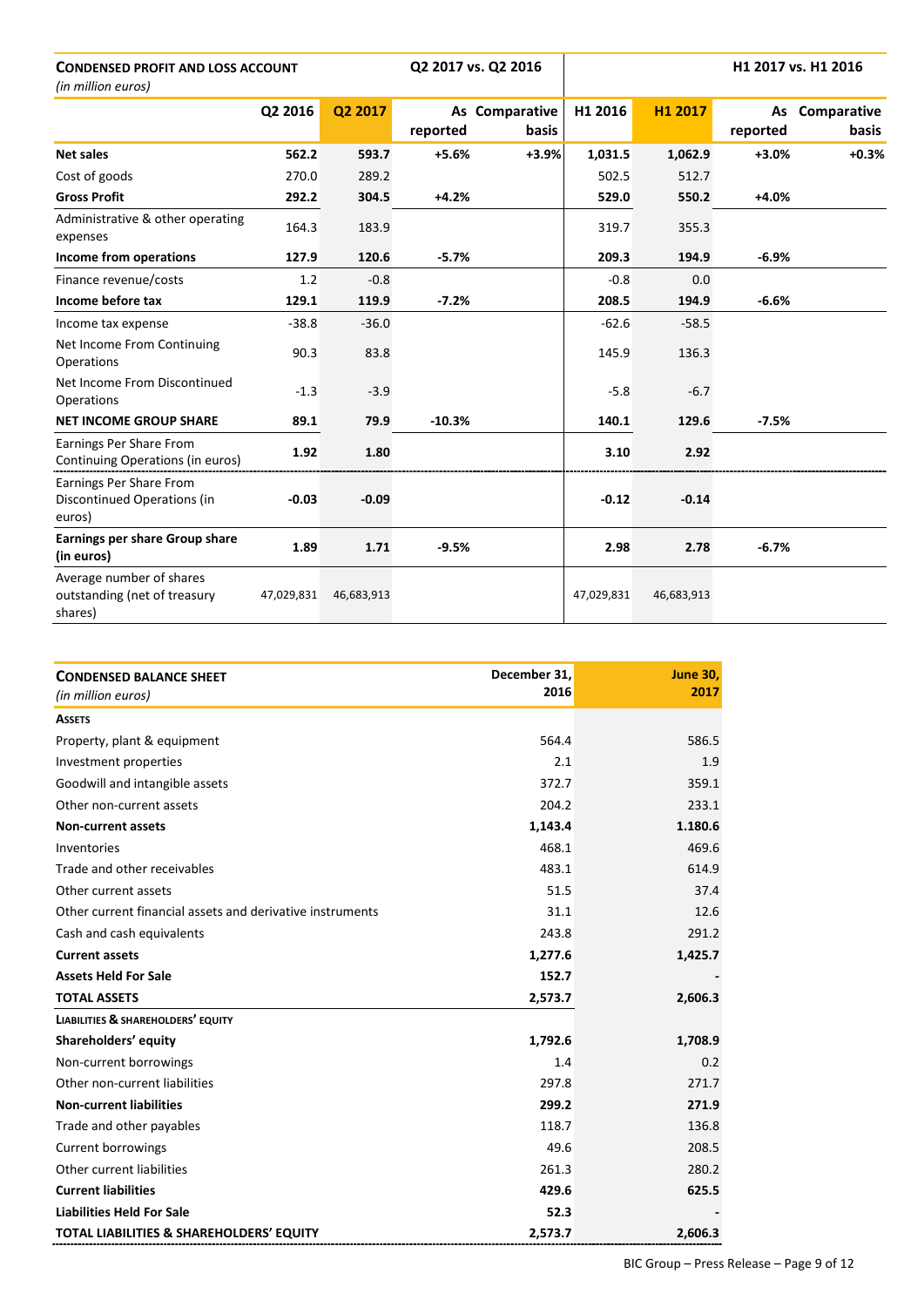| <b>CASH FLOW STATEMENT</b> (in million euros)                                                  | FY 2016  | H1 2017  |
|------------------------------------------------------------------------------------------------|----------|----------|
| Group Net income                                                                               | 249.7    | 129.6    |
| Net income from discontinued operations                                                        | $-35.8$  | $-6.7$   |
| Net income from continuing operations                                                          | 285.5    | 136.3    |
| Amortization and provisions                                                                    | 165.4    | 61.8     |
| (Gain)/Loss from disposal of fixed assets                                                      | $-0.2$   | 10.2     |
| <b>Others</b>                                                                                  | 2.3      | $-3.5$   |
| <b>CASH FLOW FROM OPERATIONS</b>                                                               | 417.2    | 198.1    |
| (Increase) / decrease in net current working capital                                           | $-62.8$  | $-125.1$ |
| <b>Others</b>                                                                                  | $-55.7$  | 4.0      |
| Net Cash from operating activities from continuing operations                                  | 276.2    | 70.9     |
| Net Cash from operating activities from discontinued operations                                | 22.5     | 6.1      |
| NET CASH FROM OPERATING ACTIVITIES (A)                                                         | 298.7    | 77.0     |
| Net capital expenditure                                                                        | $-178.9$ | $-73.9$  |
| (Purchase)/Sale of other current financial assets                                              | 46.1     | 24.7     |
| Divestiture of BIC Graphic North America and Asian Sourcing                                    | 0        | 55.7     |
| Other Investments                                                                              | 0.3      | $-0.4$   |
| Net Cash from investing activities from continuing operations                                  | $-127.2$ | 9.5      |
| Net Cash from investing activities from discontinued operations                                | $-5.3$   | $-3.4$   |
| NET CASH FROM INVESTING ACTIVITIES (B)                                                         | $-132.5$ | 6.1      |
| Dividends paid                                                                                 | $-277.0$ | $-161.0$ |
| Borrowings/(Repayments)/(loans)                                                                | 19.8     | 130.6    |
| Share buy-back program net of stock-options exercised                                          | $-79.1$  | $-17.4$  |
| <b>Others</b>                                                                                  | $-3.2$   | $-2.7$   |
| Net Cash from financing activities from continuing operations                                  | $-291,5$ | $-48.2$  |
| Net Cash from financing activities from discontinued operations                                | $-48,0$  | $-2.3$   |
| NET CASH FROM FINANCING ACTIVITIES (C)                                                         | $-339.5$ | $-50.5$  |
| NET INCREASE/ (DECREASE) IN CASH AND CASH EQUIVALENTS NET OF BANK<br><b>OVERDRAFTS (A+B+C)</b> | $-173.2$ | 32.6     |
| OPENING CASH AND CASH EQUIVALENTS NET OF BANK OVERDRAFTS                                       | 380.6    | 217.4    |
| Net increase / decrease in cash and cash equivalents net of bank overdrafts (A+B+C)            | $-173.2$ | 32.6     |
| Exchange difference                                                                            | 10.0     | $-14.7$  |
| <b>CLOSING CASH AND CASH EQUIVALENTS NET OF BANK OVERDRAFTS</b>                                | 217.4    | 235.3    |

| <b>SHARE BUY-BACK PROGRAM</b> | Number of<br>shares<br>acquired | Average<br>weighted price<br>in $\epsilon$ | Amount<br>in M€ |
|-------------------------------|---------------------------------|--------------------------------------------|-----------------|
| February 2017                 | 38,433                          | 117.49                                     | 4.5             |
| <b>March 2017</b>             | 42,144                          | 115.05                                     | 4.9             |
| April 2017                    |                                 | -                                          |                 |
| May 2017                      | 40,000                          | 106.28                                     | 4.2             |
| June 2017                     | 40,000                          | 109.14                                     | 4,4             |
| Total                         | 160,577                         | 111.98                                     | 18.0            |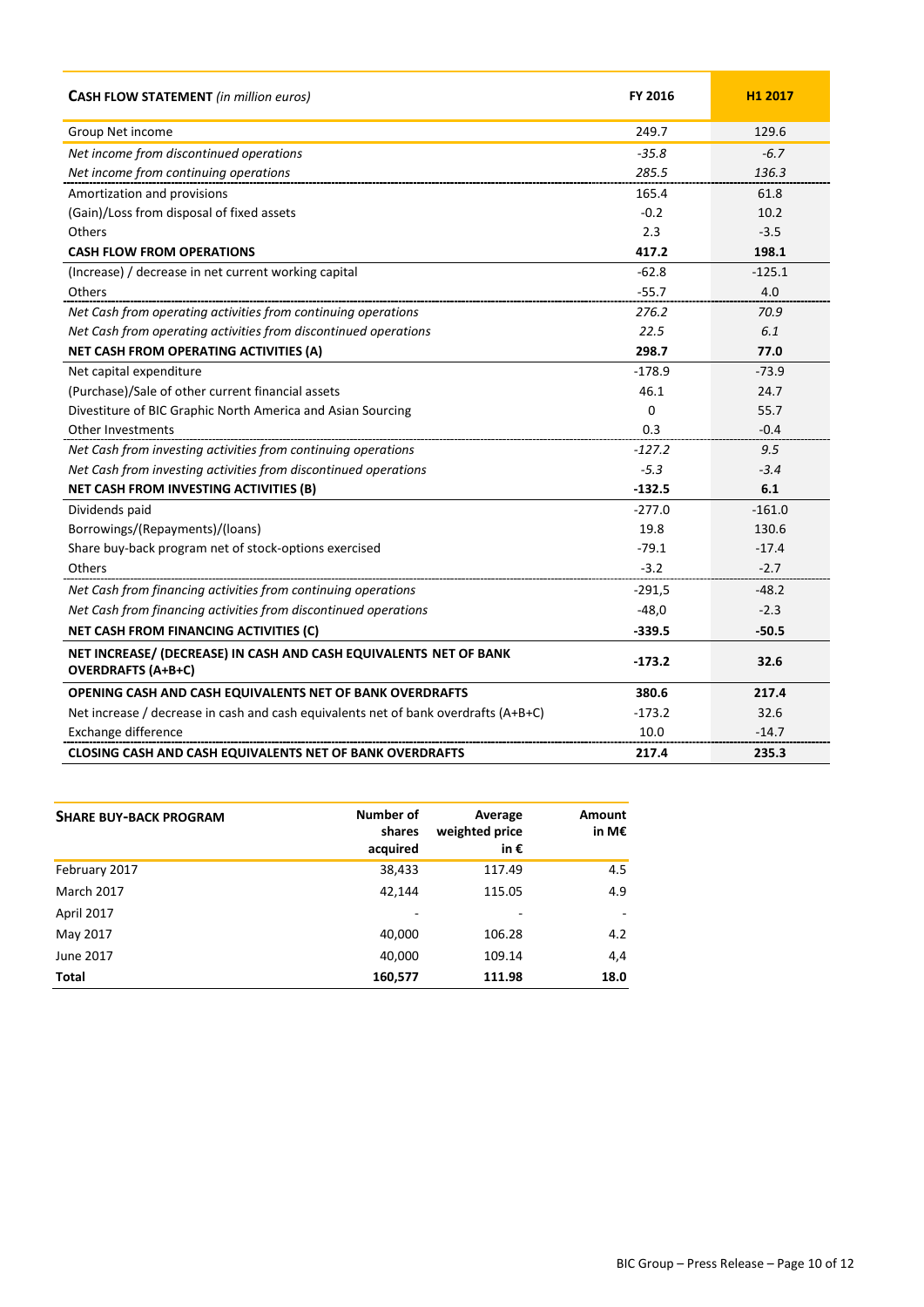| <b>NORMALIZED IFO RECONCILIATION</b>                                                                       |         |         |
|------------------------------------------------------------------------------------------------------------|---------|---------|
| (in million euros)                                                                                         | FY 2016 | H1 2017 |
| <b>Income From Operations</b>                                                                              | 403.4   | 194.9   |
| Restructuring costs (related primarily to BIC Graphic Europe and Developing Markets<br>operations in 2017) | $+6.6$  | $+24.5$ |
| Retiree Medical Adjustment in the U.S.                                                                     | $-0.9$  |         |
| <b>Normalized IFO</b>                                                                                      | 409.1   | 219.4   |
| Special employee bonus                                                                                     | 8.8     |         |
| Normalized IFO excluding the special employee bonus                                                        | 417.9   | 219.4   |

| <b>NORMALIZED EPS RECONCILIATION</b>                                                                       |         |         |  |  |
|------------------------------------------------------------------------------------------------------------|---------|---------|--|--|
| (in euros)                                                                                                 | FY 2016 | H1 2017 |  |  |
| <b>EPS</b>                                                                                                 | 5.32    | 2.78    |  |  |
| Impairment recognized for BIC Graphic North America and Asian sourcing                                     | $+0.78$ |         |  |  |
| Net loss from divestiture of BIC Graphic North America and Asian Sourcing                                  |         | $+0.09$ |  |  |
| Restructuring costs (related primarily to BIC Graphic Europe and Developing Markets<br>operations in 2017) | $+0.15$ | $+0.36$ |  |  |
| Retiree Medical Adjustment in the U.S.                                                                     |         |         |  |  |
| <b>Normalized EPS</b>                                                                                      | 6.24    | 3.23    |  |  |

| <b>NET CASH RECONCILIATION</b><br>(in million euros – rounded figures) | December 31,<br>2016 | <b>June 30,</b><br>2017 |
|------------------------------------------------------------------------|----------------------|-------------------------|
| Cash and cash equivalents (1)                                          | 243.8                | 291.2                   |
| Other current financial assets $(2)^{10}$                              | 29.4                 | 4.7                     |
| Current borrowings (3)                                                 | $-49.6$              | $-208.5$                |
| Non-current borrowings (4)                                             | $-1.4$               | $-0.2$                  |
| NET CASH POSITION $(1) + (2) + (3) + (4)$                              | 222.2                | 87.2                    |

# **CAPITAL AND VOTING RIGHTS, JUNE 30, 2017**

As of June 30, 2017, the total number of issued shares of SOCIÉTÉ BIC was 47,582,472 shares, representing:

• 69,159,383 voting rights,

<u>.</u>

• 68,210,891 voting rights excluding shares without voting rights.

Total number of treasury shares held at the end of June 2017: 948,492.

<span id="page-10-0"></span><sup>10</sup> *In the balance sheet, the line "Other current financial assets and derivative instruments" also includes 7.9 million euros and 1.7 million euros worth of derivative instruments, respectively at June 30, 217 and at December 31, 2016.*